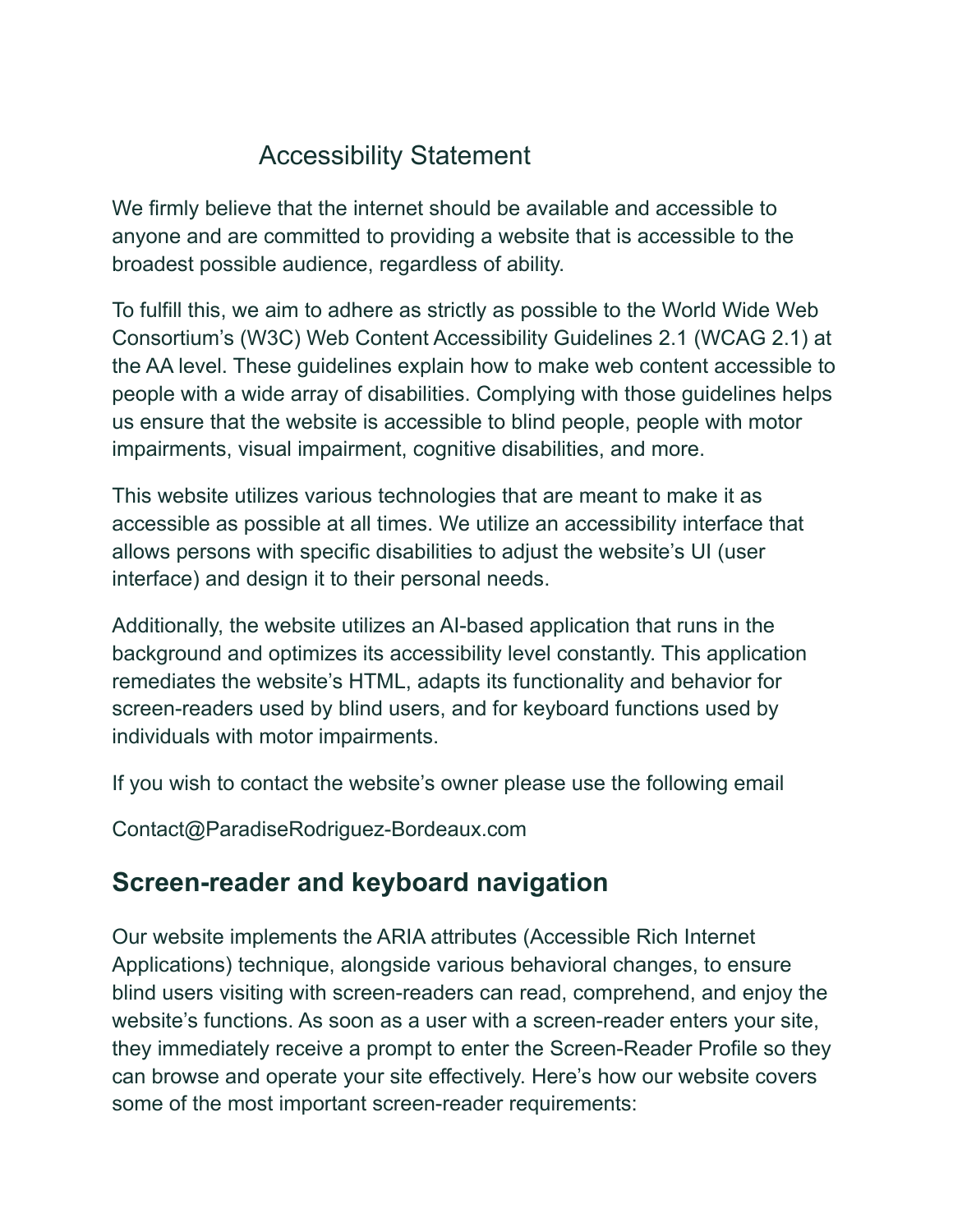**Screen-reader optimization:** we run a process that learns the website's components from top to bottom, to ensure ongoing compliance even when updating the website. In this process, we provide screen-readers with meaningful data using the ARIA set of attributes. For example, we provide accurate form labels; descriptions for actionable icons (social media icons, search icons, cart icons, etc.); validation guidance for form inputs; element roles such as buttons, menus, modal dialogues (popups), and others.

Additionally, the background process scans all of the website's images. It provides an accurate and meaningful image-object-recognition-based description as an ALT (alternate text) tag for images that are not described. It will also extract texts embedded within the image using an OCR (optical character recognition) technology. To turn on screen-reader adjustments at any time, users need only to press the Alt+1 keyboard combination. Screen-reader users also get automatic announcements to turn the Screen-reader mode on as soon as they enter the website.

These adjustments are compatible with popular screen readers such as JAWS, NVDA, VoiceOver, and TalkBack.

**Keyboard navigation optimization:** The background process also adjusts the website's HTML and adds various behaviors using JavaScript code to make the website operable by the keyboard. This includes the ability to navigate the website using the Tab and Shift+Tab keys, operate dropdowns with the arrow keys, close them with Esc, trigger buttons and links using the Enter key, navigate between radio and checkbox elements using the arrow keys, and fill them in with the Spacebar or Enter key.

Additionally, keyboard users will find content-skip menus available at any time by clicking Alt+2, or as the first element of the site while navigating with the keyboard. The background process also handles triggered popups by moving the keyboard focus towards them as soon as they appear, not allowing the focus to drift outside.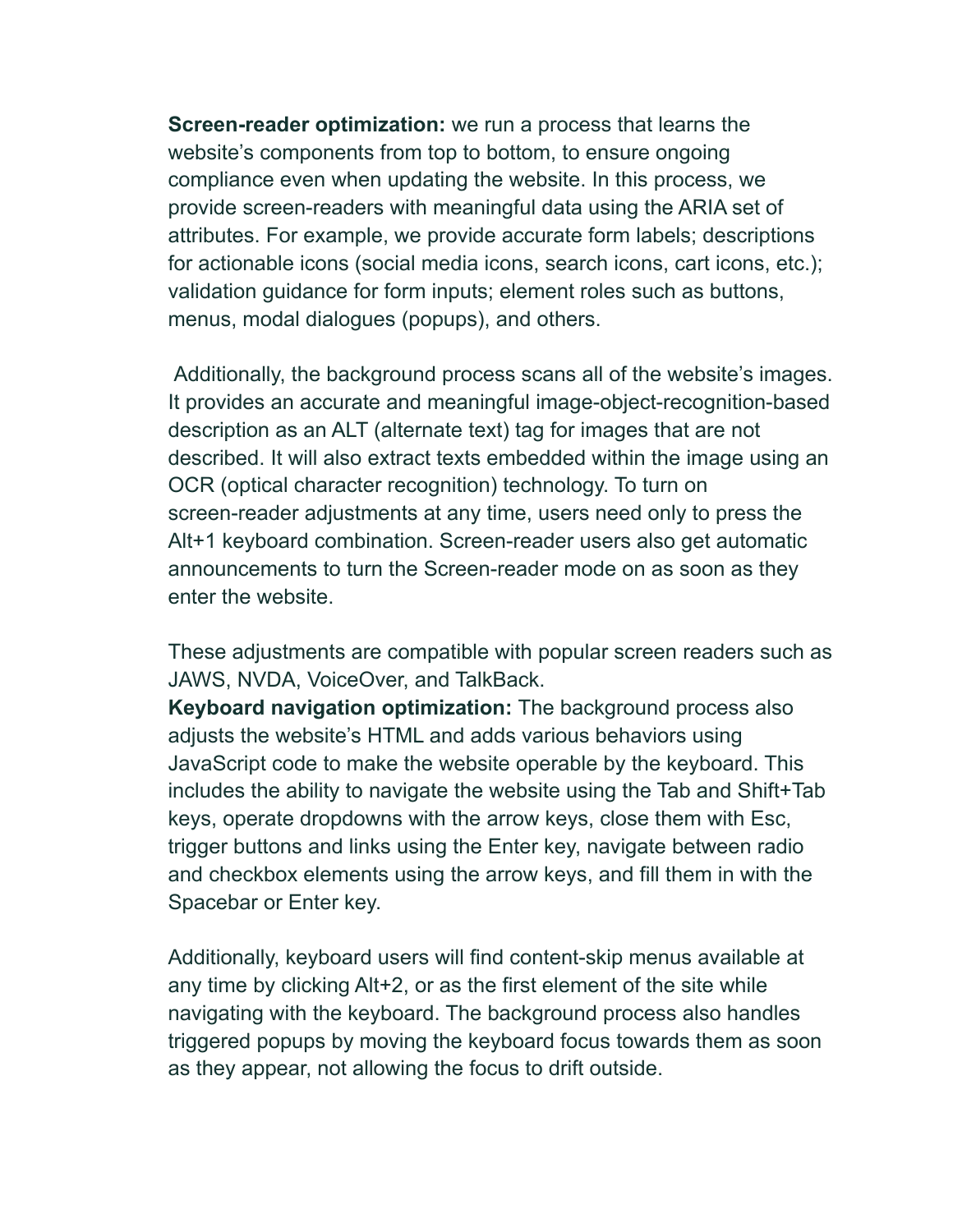Users can also use shortcuts such as "M" (menus), "H" (headings), "F" (forms), "B" (buttons), and "G" (graphics) to jump to specific elements.

#### **Disability profiles supported on our website**

**Epilepsy Safe Profile:** this profile enables people with epilepsy to safely use the website by eliminating the risk of seizures resulting from flashing or blinking animations and risky color combinations.

**Vision Impaired Profile:** this profile adjusts the website so that it is accessible to the majority of visual impairments such as Degrading Eyesight, Tunnel Vision, Cataract, Glaucoma, and others.

**Cognitive Disability Profile:** this profile provides various assistive features to help users with cognitive disabilities such as Autism, Dyslexia, CVA, and others, to focus on the essential elements more easily.

**ADHD Friendly Profile**: this profile significantly reduces distractions and noise to help people with ADHD, and Neurodevelopmental disorders browse, read, and focus on the essential elements more easily.

**Blind Users Profile (Screen-readers):** this profile adjusts the website to be compatible with screen-readers such as JAWS, NVDA, VoiceOver, and TalkBack. A screen-reader is installed on the blind user's computer, and this site is compatible with it.

**Keyboard Navigation Profile (Motor-Impaired):** this profile enables motor-impaired persons to operate the website using the keyboard Tab, Shift+Tab, and the Enter keys. Users can also use shortcuts such as "M" (menus), "H" (headings), "F" (forms), "B" (buttons), and "G" (graphics) to jump to specific elements.

### **Additional UI, design, and readability adjustments**

**Font adjustments –** users can increase and decrease its size, change its family (type), adjust the spacing, alignment, line height, and more. **Color adjustments –** users can select various color contrast profiles such as light, dark, inverted, and monochrome. Additionally, users can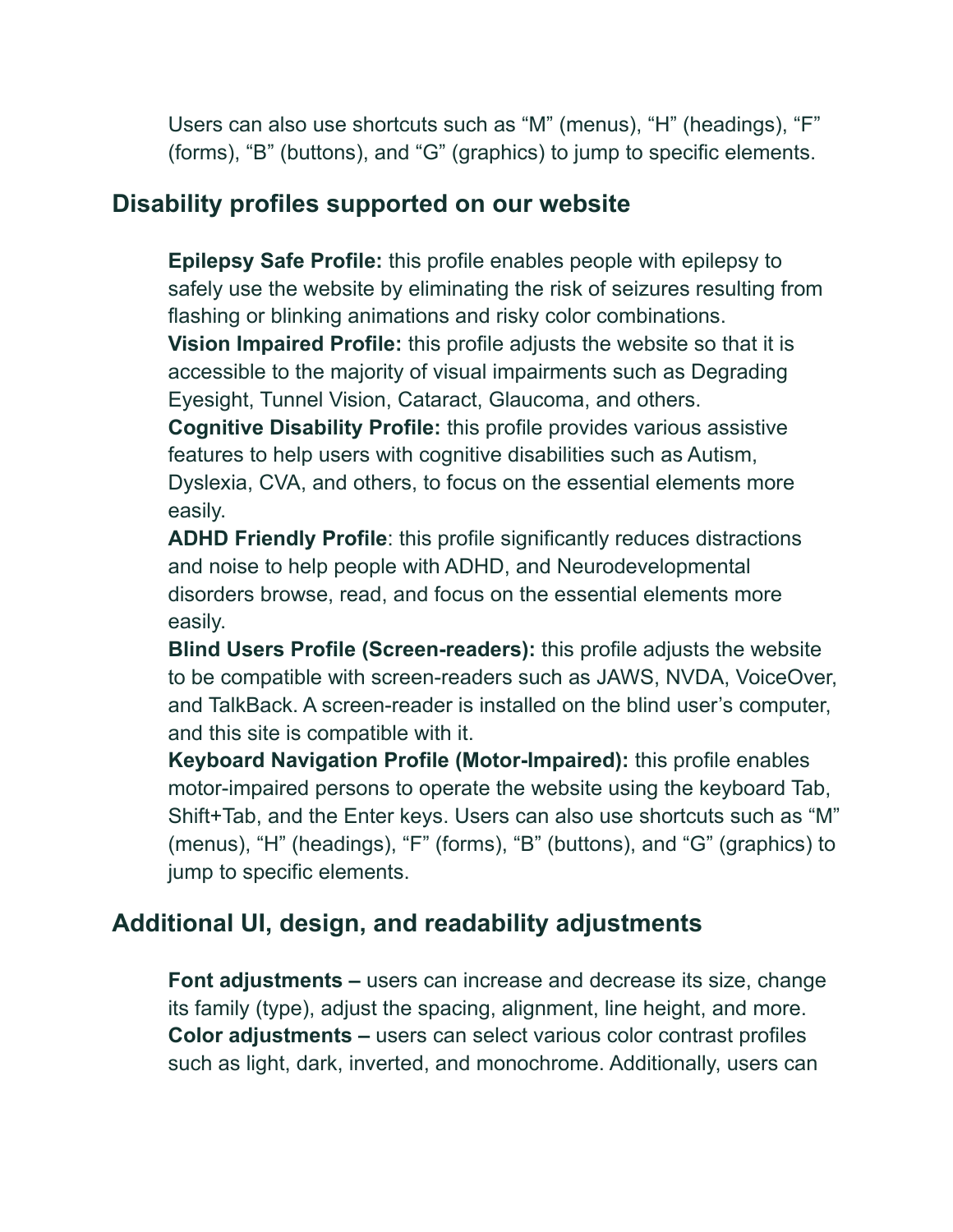swap color schemes of titles, texts, and backgrounds with over seven different coloring options.

**Animations –** epileptic users can stop all running animations with the click of a button. Animations controlled by the interface include videos, GIFs, and CSS flashing transitions.

**Content highlighting –** users can choose to emphasize essential elements such as links and titles. They can also choose to highlight focused or hovered elements only.

**Audio muting –** users with hearing devices may experience headaches or other issues due to automatic audio playing. This option lets users mute the entire website instantly.

**Cognitive disorders –** we utilize a search engine linked to Wikipedia and Wiktionary, allowing people with cognitive disorders to decipher meanings of phrases, initials, slang, and others.

**Additional functions –** we allow users to change cursor color and size, use a printing mode, enable a virtual keyboard, and many other functions.

### **Assistive technology and browser compatibility**

We aim to support as many browsers and assistive technologies as possible, so our users can choose the best fitting tools for them, with as few limitations as possible. Therefore, we have worked very hard to be able to support all major systems that comprise over 95% of the user market share, including Google Chrome, Mozilla Firefox, Apple Safari, Opera and Microsoft Edge, JAWS, and NVDA (screen readers), both for Windows and MAC users.

#### **Notes, comments, and feedback**

Despite our very best efforts to allow anybody to adjust the website to their needs, there may still be pages or sections that are not fully accessible, are in the process of becoming accessible, or are lacking an adequate technological solution to make them accessible. Still, we are continually improving our accessibility, adding, updating, improving its options and features, and developing and adopting new technologies. All this is meant to reach the